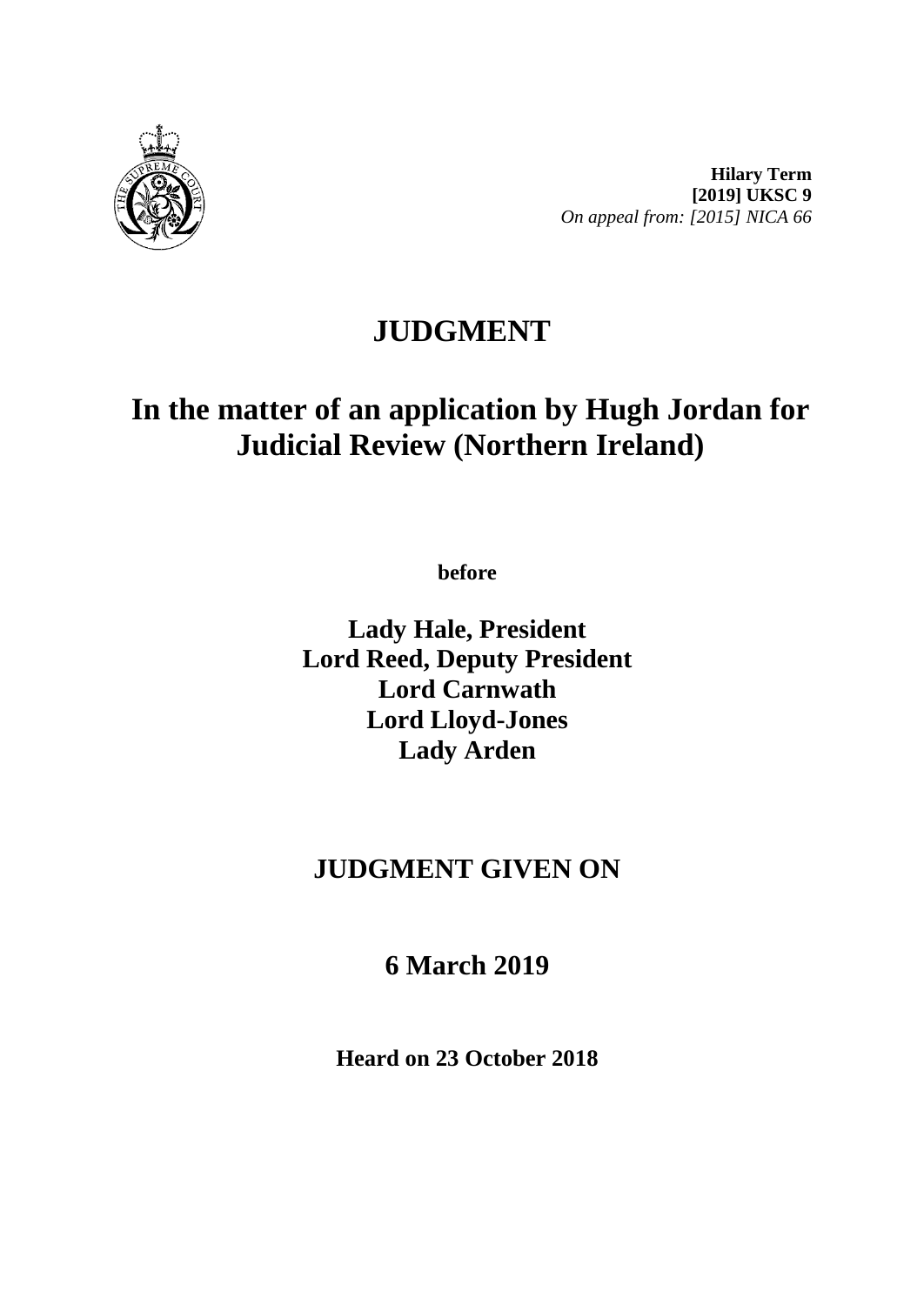Karen Quinlivan QC Fiona Doherty QC Ian Skelt (Instructed by Madden and Finucane Solicitors)

*Appellant*  $I^{st}$  *Respondent*<br> **n** Quinlivan QC Sean Doran QC *st Respondent* (Instructed by Coroners Service for Northern Ireland)

> *2 nd Respondent* Tony McGleenan QC Martin Wolfe QC Adrian Colmer (Instructed by Crown Solicitor's Office (Belfast))

*3 rd Respondent* Peter Coll QC Philip McAteer (Instructed by Departmental Solicitor's Office)

#### **Respondents:**

- (1) Coroners Service for Northern Ireland (written submissions only)
- (2) Chief Constable of the Police Service for Northern Ireland
- (3) Department of Justice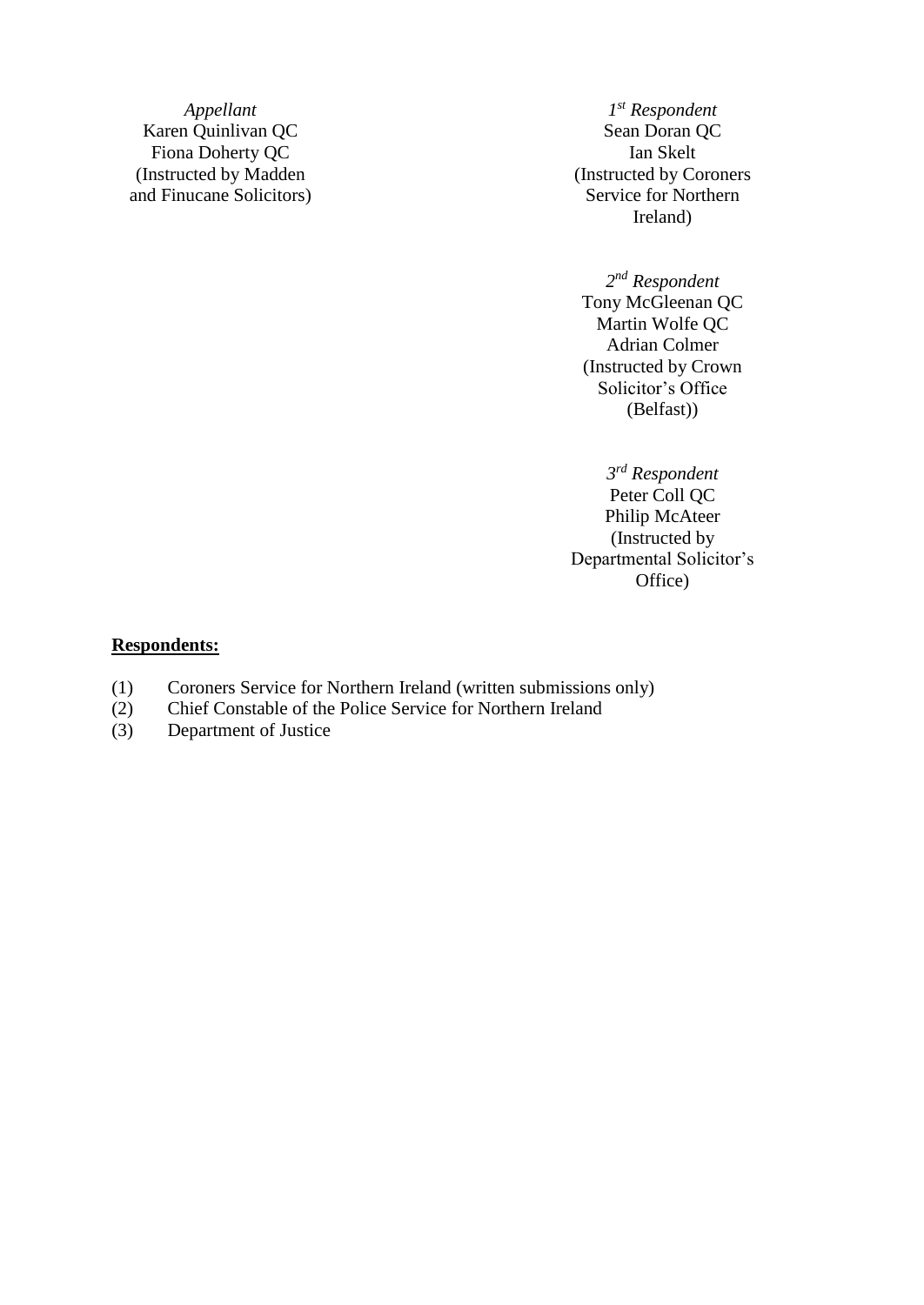### **LORD REED: (with whom Lady Hale, Lord Carnwath, Lord Lloyd-Jones and Lady Arden agree)**

1. The central issue in this appeal is whether the Court of Appeal in Northern Ireland was entitled to order that a claim for damages under section 8 of the Human Rights Act 1998, for breach of the requirement under article 2 of the European Convention on Human Rights that an investigation into a death should begin promptly and proceed with reasonable expedition, should not be brought until an inquest has been concluded, or if already brought should be stayed until after that date.

### *The facts*

2. The appellant's son, Pearse Jordan, was shot and killed by a member of the Royal Ulster Constabulary on 25 November 1992. In 1994 the appellant's husband, Hugh Jordan, made an application to the European Court of Human Rights, complaining that the failure to carry out a prompt and effective investigation into his son's death was a violation of article 2. An inquest commenced on 4 January 1995 but was adjourned shortly afterwards. On 4 May 2001 the European Court of Human Rights upheld Mr Jordan's complaint and awarded him £10,000 in respect of non-pecuniary damage, together with costs and expenses: *Jordan v United Kingdom* (2003) 37 EHRR 2.

3. A fresh inquest into Pearse Jordan's death commenced on 24 September 2012, and a verdict was delivered on 26 October 2012. Hugh Jordan then brought proceedings for judicial review of the conduct of the inquest, which resulted in the verdict being quashed: *In re Jordan's application for Judicial Review* [2014] NIQB 11. A subsequent appeal against that decision was dismissed: [2014] NICA 76.

4. In 2013 Hugh Jordan brought the present proceedings for judicial review, in which he sought declarations that the Coroner and the Police Service of Northern Ireland ("PSNI") had been responsible for delay in the commencement of the inquest in violation of his rights under article 2, together with awards of damages under section 8 of the Human Rights Act in respect of the delay from 4 May 2001 until 24 September 2012. Stephens J upheld the claim against the PSNI, finding that there had been a series of failures to disclose relevant information until compelled to do so, and also a delay in commencing a process of risk assessment relating to the anonymity of witnesses: [2014] NIQB 11, paras 350-359. Following a further hearing in that case and five other similar cases, he made a declaration that the PSNI "delayed progress of the Pearse Jordan inquest in breach of article 2 of the European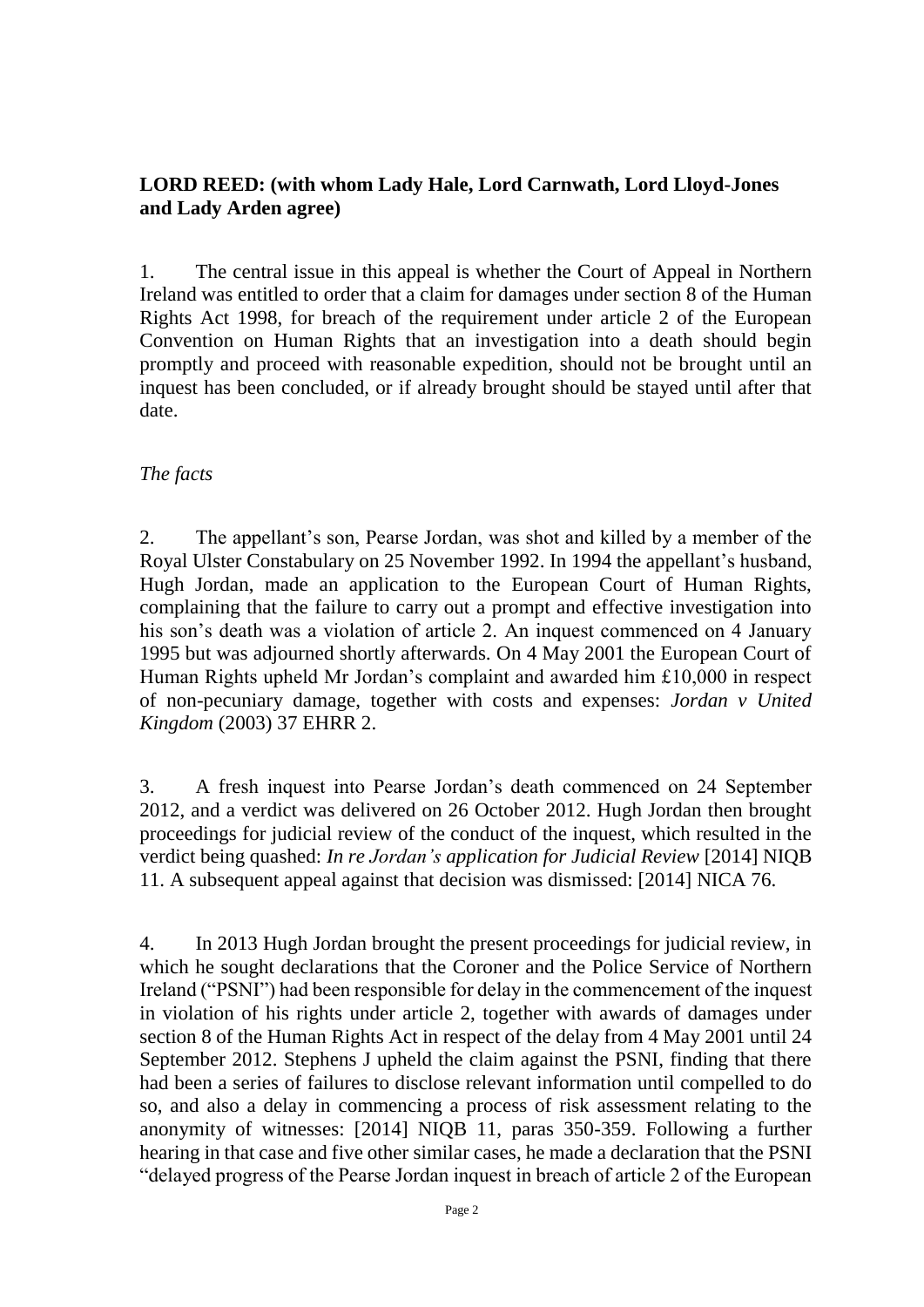Convention on Human Rights and contrary to section 6 of the Human Rights Act 1998", and awarded damages of £7,500: [2014] NIQB 71.

5. The Chief Constable of the PSNI appealed against the declaration and award of damages, contending that although the PSNI might have been responsible for part of the delay, they should not have orders made against them where other state authorities had also been responsible for the delay but were not party to the proceedings. Hugh Jordan cross-appealed against the dismissal of his claim against the Coroner. The Department of Justice was joined as a respondent to the proceedings.

6. It is a matter of agreement before this court that, at the hearing of the appeal, the Court of Appeal raised a preliminary issue relating to the timing of the application for judicial review, and heard argument on that issue only. The judgment itself states that the issue of timing was raised by counsel for the PSNI, who argued that the application was time-barred under section 7(5) of the Human Rights Act, since there was no finding that delay in breach of article 2 had occurred within the period of 12 months immediately prior to the commencement of the proceedings, and there was no reason why the court should exercise its discretion to extend the period for bringing proceedings under section 7(5)(b).

7. Judgment was handed down on 22 September 2015: [2015] NICA 66. That judgment was subsequently withdrawn and a revised judgment, also dated 22 September 2015, was issued on 12 May 2017. The resultant orders, also dated 22 September 2015, were made on 10 June 2017. The judgment and orders are discussed below. The immediate result of the orders was a stay of proceedings.

8. A further inquest into Pearse Jordan's death commenced on 22 February 2016 and a verdict was delivered on 9 November 2016. That verdict was challenged in judicial review proceedings brought by Pearse Jordan's mother, the present appellant, but without success: *In re Jordan's application for Judicial Review* [2018] NICA 34. She also took over the conduct of the present proceedings from her husband as his health had deteriorated so as to prevent him from taking part.

9. On 23 October 2017, following a hearing which it had convened of its own motion in the exercise of its case management functions, the Court of Appeal lifted the stay on the present proceedings. It had been in place for a period of two years and one month.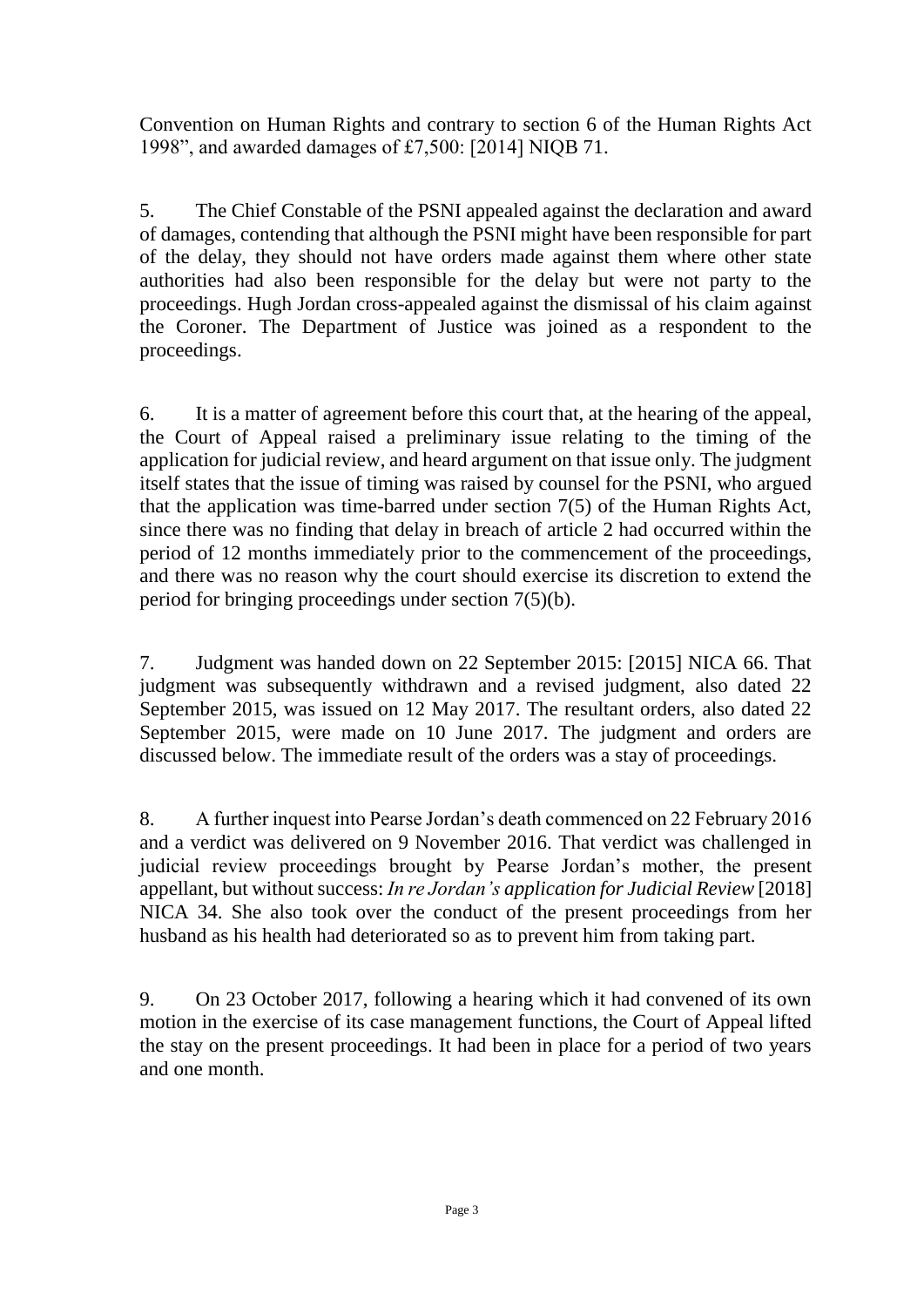10. Both the Chief Constable's appeal and the claimant's cross-appeal were heard during 2018. The cross-appeal was dismissed: [2018] NICA 23. The appeal has not yet been decided.

11. The delays in the investigation into Pearse Jordan's death, and the repeated litigation which has characterised that process, are a common feature of what have come to be known as "legacy" cases: that is to say, cases concerning deaths occurring in Northern Ireland during the "Troubles". In his recent judgment *In re Hughes' application for Judicial Review* [2018] NIQB 30, Sir Paul Girvan found that there was systemic delay in these cases, arising from a lack of resources to fund inquests of the length, complexity and contentiousness involved. There were at that point 54 inquests pending in relation to 94 deaths. Only one inquest was heard during 2018. In an effort to address this problem, reforms have been proposed by the Lord Chief Justice of Northern Ireland which, it is hoped, will enable all the outstanding cases to be heard within five years. The proposed reforms have not however been implemented, as the necessary funding has not been provided.

#### *The judgment and order of the Court of Appeal*

12. In its judgment the court considered how section 7(5) of the Human Rights Act applies to complaints of delay in relation to the holding of inquests. Section  $7(1)(a)$  provides that a person who claims that a public authority has acted in a way which is made unlawful by section 6(1) (ie has acted in a way which is incompatible with a Convention right) may bring proceedings against the authority under the Act. Section 7(5) provides:

> "(5) Proceedings under subsection (l)(a) must be brought before the end of -

> > (a) the period of one year beginning with the date on which the act complained of took place; or

> > (b) such longer period as the court or tribunal considers equitable having regard to all the circumstances …"

13. The court observed that it was apparent from the history of this case and other legacy cases that delay as a result of failures to disclose evidence had been a recurring problem. Where there had been a series of failures of disclosure, was it necessary, the court asked, for the applicant to issue proceedings within one year of the end of a particular failure to disclose, or was the applicant entitled to include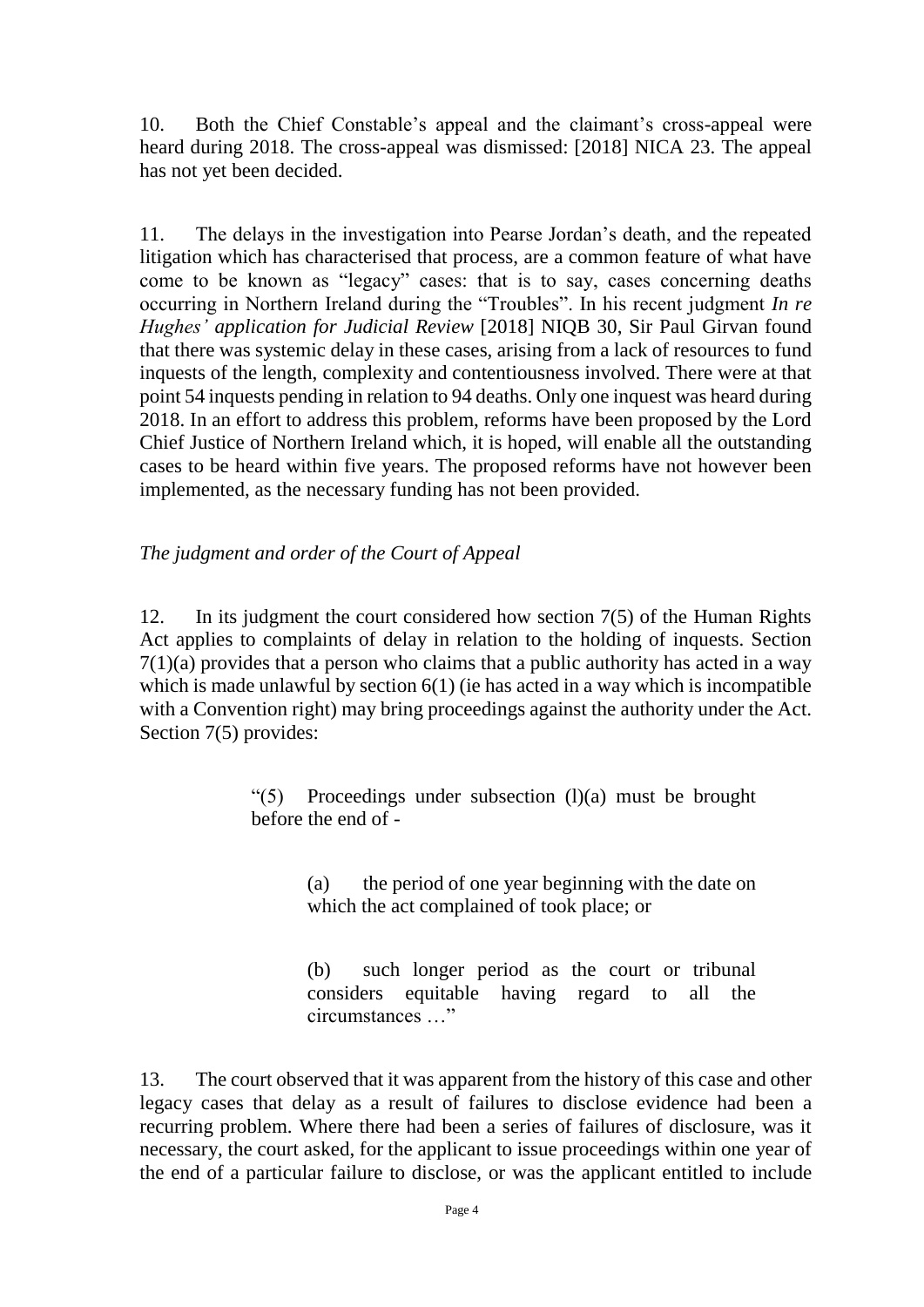periods of delay resulting from earlier failures where proceedings were issued within 12 months of the latest failure? Might the answer to that question depend upon whether there was a finding that all of the failures of disclosure were part of a policy or practice to cause delay?

14. The court did not answer these questions, but it observed that in the light of these issues, and the very long delays occurring in legacy cases, those who wished to avoid being captured by the primary limitation period under section 7(5)(a) might well feel obliged to issue proceedings separately in relation to each and every incident of delay. That might involve separate proceedings against different public authorities allegedly contributing to periods of delay which might or might not overlap. If each case had to be pursued within one year of the end of each particular element of delay, that would introduce a proliferation of litigation in respect of which periods of delay justified an award of damages against which public authorities. Practicality and good case management pointed towards ensuring that all of those claims against each public authority should be heard at the same time. In the present case a fresh inquest had been ordered (ie the inquest which began on 22 February 2016 and had already been completed when the substituted judgment was delivered). If it did not take place within a reasonable time, that would constitute a fresh breach of the Convention for which a remedy, including damages, might be available. It was when the inquest was completed that it would be possible to examine all the circumstances surrounding any claim for delay, and the court would then be in a position to determine whether adequate redress required an award of damages and, if so, against which public authority in which amount.

15. The court stated at para 21:

"We consider, therefore, that in legacy cases the issue of damages against any public authority for breach of the adjectival obligation in article 2 ECHR ought to be dealt with once the inquest has finally been determined. Each public authority against whom an award is sought should be joined. In order to achieve this it may be necessary to rely upon section 7(5)(b) of the 1998 Act. The principle that the court should be aware of all the circumstances and the prevention of even further litigation in legacy cases are compelling arguments in favour of it being equitable in the circumstances to extend time if required. Where the proceedings have been issued within 12 months of the conclusion of the inquest, time should be extended"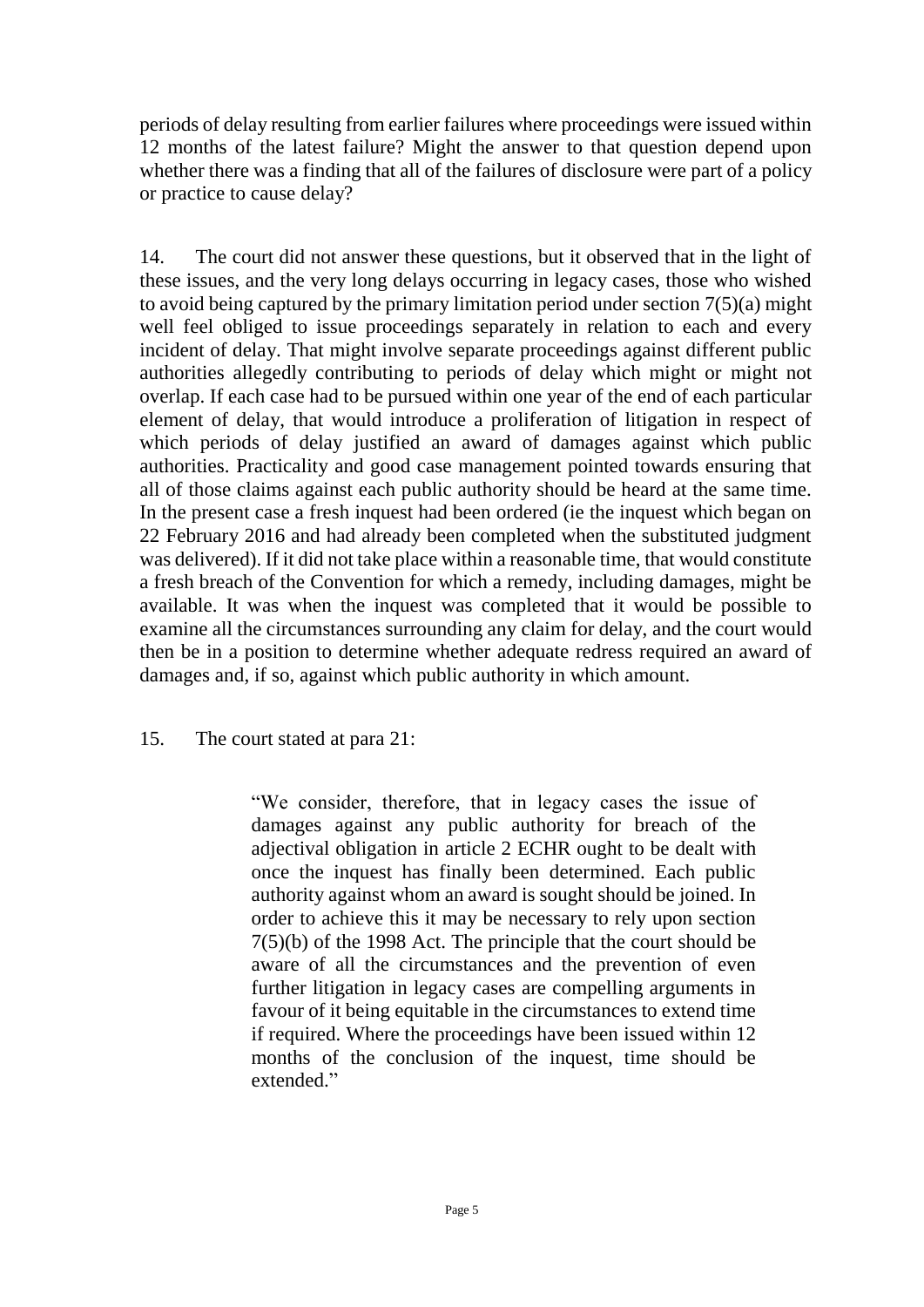This appears on its face to constitute general guidance for all legacy cases in which damages are sought. The court made it clear at para 22 that it expected there to be very few, if any, exceptions to this approach:

> "We find it difficult to envisage any circumstances in which there should be an exception to the approach set out in the preceding paragraph in such cases."

### 16. The court concluded at para 23:

"For the reasons given we consider that the claim for damages for delay should be assessed after the completion of the inquest but should be made within one year of the completion. Since we have ordered a fresh inquest in this case that period has not yet commenced. We will hear the parties on whether the appeal on the award of damages should be adjourned until after the inquest or allowed without adjudication on the merits to enable the issue of a fresh claim."

The first sentence in this passage again appears to constitute general guidance for legacy cases (since damages had already been assessed in the present case). So far as the present case was concerned, the alternatives set out in the third sentence were either to adjourn further consideration of the appeal until after the inquest had been completed, or to allow the appeal without a decision on the merits, so that the proceedings were brought to an end and a further claim could be brought after the inquest. In the event, the resultant order stayed the proceedings until the conclusion of the inquest, as explained earlier.

17. Separate orders were made on 10 June 2017 in respect of the appeal and the cross-appeal. In relation to the appeal, the court ordered:

> "1. that the claim for damages for breach of the article 2 procedural requirement that an inquest be conducted 'promptly' should not be brought until the inquest has finally been determined.

> 2. that where a claim for damages for breach of the article 2 procedural requirement that an inquest be conducted 'promptly' is brought within 12 months of the conclusion of the inquest, time should be extended under section 7(5)(b) of the 1998 Act [ie the Human Rights Act].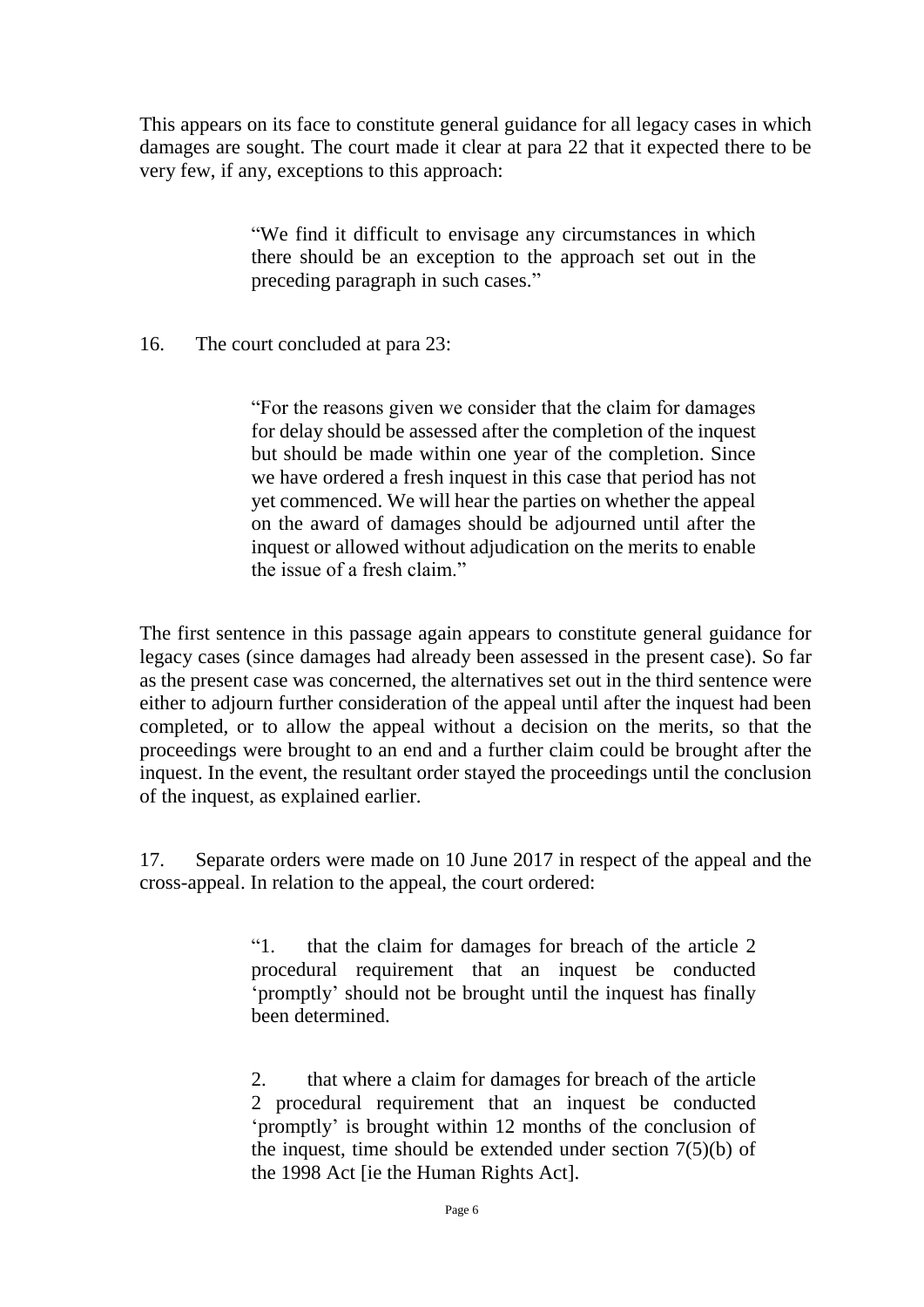3. that the appeal be stayed until the conclusion of the inquest proceedings."

In relation to the cross-appeal, the court ordered:

"1. that the issue of delay at ground 7 on the cross-appeal be stayed until the conclusion of the inquest proceedings."

18. Paragraph 1 of the order in the appeal was consistent with the general guidance given in the judgment, and appeared to lay down a general rule that claims of the present kind should not be brought until an inquest has been concluded. It has no direct bearing on the present proceedings, where the claim was brought as long ago as 2013. Paragraph 2 addressed the implications of paragraph 1 in relation to the limitation period imposed by section 7(5). Only paragraph 3, and the order in the cross-appeal, directly concerned the present proceedings.

19. The decision of the Court of Appeal appears to have been understood as laying down a general rule that claims of the present kind could not be brought before the conclusion of an inquest, and that any claims which had been brought before that stage should be stayed until then.

## *The present appeal*

20. The present appeal was brought in order to challenge the general guidance given by the Court of Appeal, reflected in paragraph 1 of the order made in the appeal. The main issue in the appeal was agreed to be whether the Court of Appeal "was correct to rule that a victim adversely impacted by delay in the conduct of an inquest could not bring a claim for damages prior to the conclusion of the inquest". The appellant sought to set aside "the judgment and order made by the Northern Ireland Court of Appeal whereby it decided that her claim for damages for breach of article 2 ECHR by reason of delay could only be brought after the conclusion of the inquest into her son's death".

## *In re McCord's application for Judicial Review*

21. After the hearing of the present appeal, the Court of Appeal handed down judgment in another legacy case where the applicant had applied for leave to issue judicial review proceedings in which he sought a declaration that the non-disclosure of certain documents by the PSNI had caused delay in the holding of an inquest, in violation of his rights under article 2: *In re McCord's application for Judicial*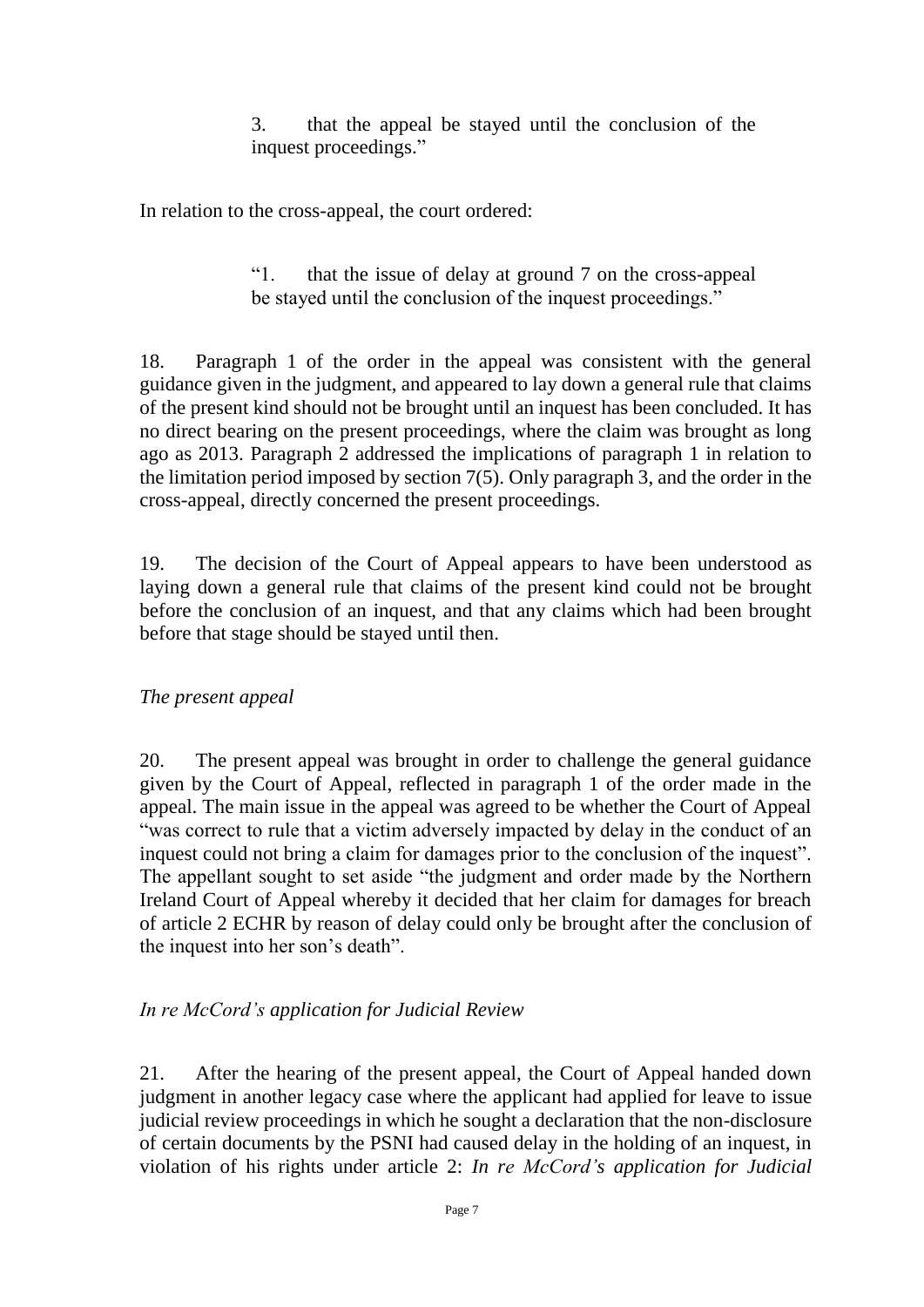*Review,* unreported, 18 January 2019. The proceedings had been stayed by the High Court.

22. In the course of its judgment, the Court of Appeal considered the judgment under appeal in the present proceedings (in its original version). It said at paras 21- 22, in relation to para 27 of its original judgment in the present case (identical to para 22 of the revised version, cited at para 15 above):

> "21. We accept that this passage created the impression that in every legacy case any application to pursue a remedy by way of damages for delay could only be dealt with at the end of the inquest. Indeed it is clear that that was the common understanding of the parties before the learned trial judge as a result of which the applicant decided to abandon the determination of his claim for damages in the proceedings and rely solely upon the claim for a declaration …

> 22. We consider, however, that this passage of the judgment ought to be interpreted in a rather more qualified manner. First, it has to be borne in mind that the court, having given the judgment in September 2015, decided of its own motion to relist the case for the determination of the damages claim in June 2017 having regard to the fact that the inquest had not yet concluded. Secondly, it needs to be borne in mind that this was a case management decision and was not intended to set forth any rule of law about the entitlement to damages in legacy cases. Thirdly, the case was concerned with circumstances in which there were active and ongoing inquest proceedings but where issues of delay in the course of those active proceedings arose. It was such cases that were being discussed in this passage of the judgment and we consider that the interpretation of para 27 [ie para 22 of the revised version] should be confined to cases in which those circumstances are present."

23. The court observed at para 23 that the case before it was different:

"The inquest in this case has not taken place. No Coroner has been allocated to hear it and no materials have been provided to the Coroner's Service by the police. It is impossible to estimate how many years it might take before the inquest might proceed …"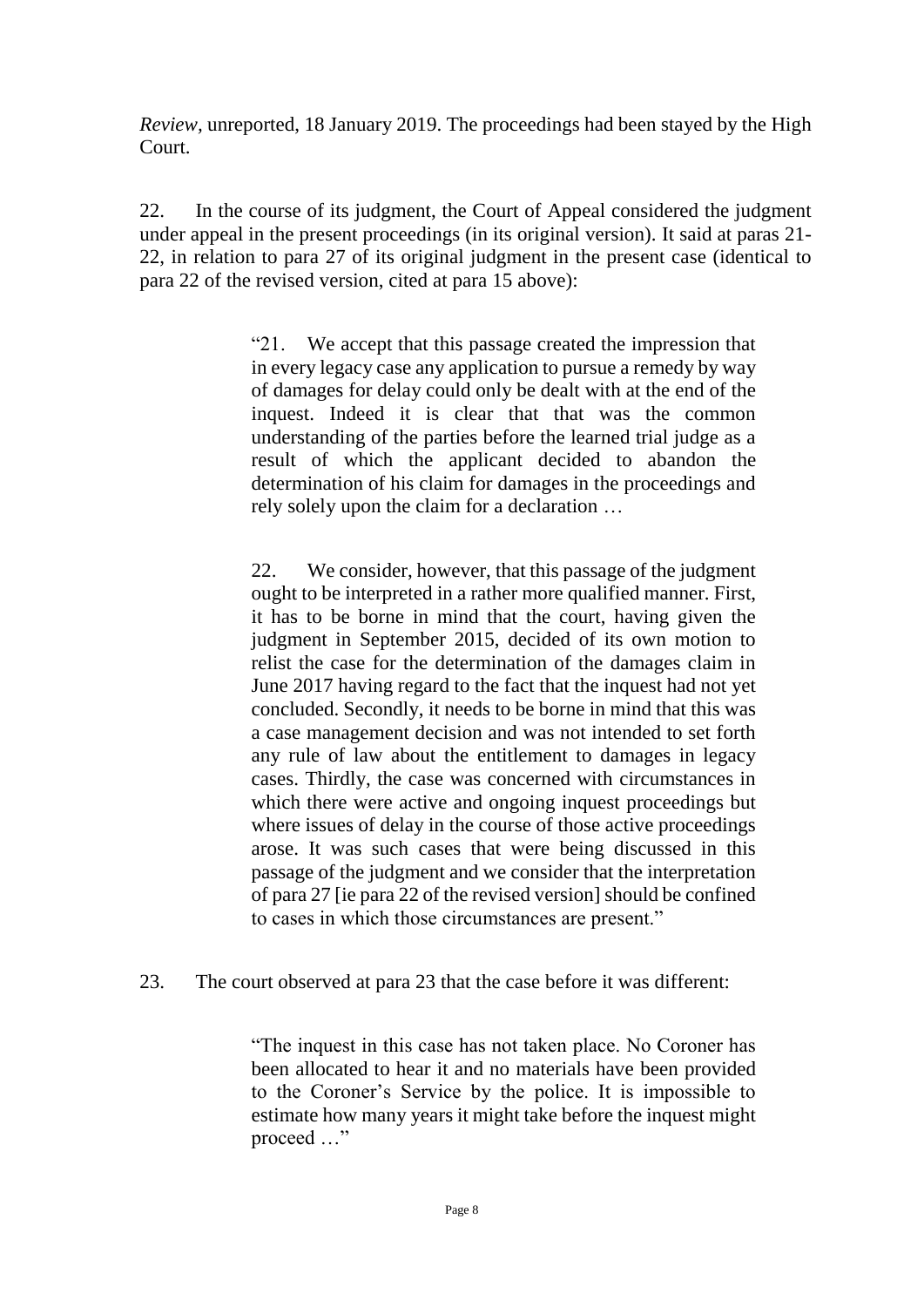In these circumstances the appeal was allowed.

24. In the light of this judgment, it appears that the Court of Appeal intends the guidance given in the present case to be confined to cases where the only outstanding issue is damages and where an inquest can be expected to begin within the near future, if not already under way. The court also indicated in para 22 that the appropriateness of the stay should be kept under review, and that it should be lifted if the claim for damages will not otherwise be determined within a reasonable time.

## *Discussion*

25. In considering the guidance given by the Court of Appeal in the present case, as clarified in the case of *McCord,* it must be borne in mind at the outset that, in cases of the present kind, it is the delay itself which constitutes a breach of the claimant's Convention rights and gives rise to a right to bring proceedings under the Human Rights Act. The breach does not crystallise only after the inquest has been concluded: the claimant is entitled to bring proceedings as soon as the delay reaches the requisite threshold under article 2.

26. Claims arising from such delay are brought under section  $7(1)(a)$  of the Human Rights Act. That provision confers a statutory right on any person who claims that a public authority has acted in a way which is incompatible with a Convention right to bring proceedings against the authority, provided that he or she qualifies as a victim of the unlawful act and brings the proceedings within the time limits set by section 7(5). The court then has the power to grant appropriate relief under section 8. This may take the form of relief designed to end the delay, such as a mandatory order or declaration, or relief designed to compensate for the consequences of delay, in the form of an award of damages. In the present proceedings, both a declaration and damages were sought and awarded. The same remedies were also sought in the *McCord* case, although the claim for damages was abandoned in light of the guidance given in the present case.

27. No court can take away the right conferred by section  $7(1)(a)$ , whether in the exercise of case management powers or otherwise. Leaving aside the court's power to control vexatious litigants and abuses of process, which are not here in issue, there can be no question of anyone being prevented from bringing proceedings at a time of their choosing (subject to the limitation provision in section 7(5)) in respect of a claimed violation of their Convention rights.

28. Although the court cannot prevent proceedings from being brought by persons who claim that their Convention rights have been violated, it can exercise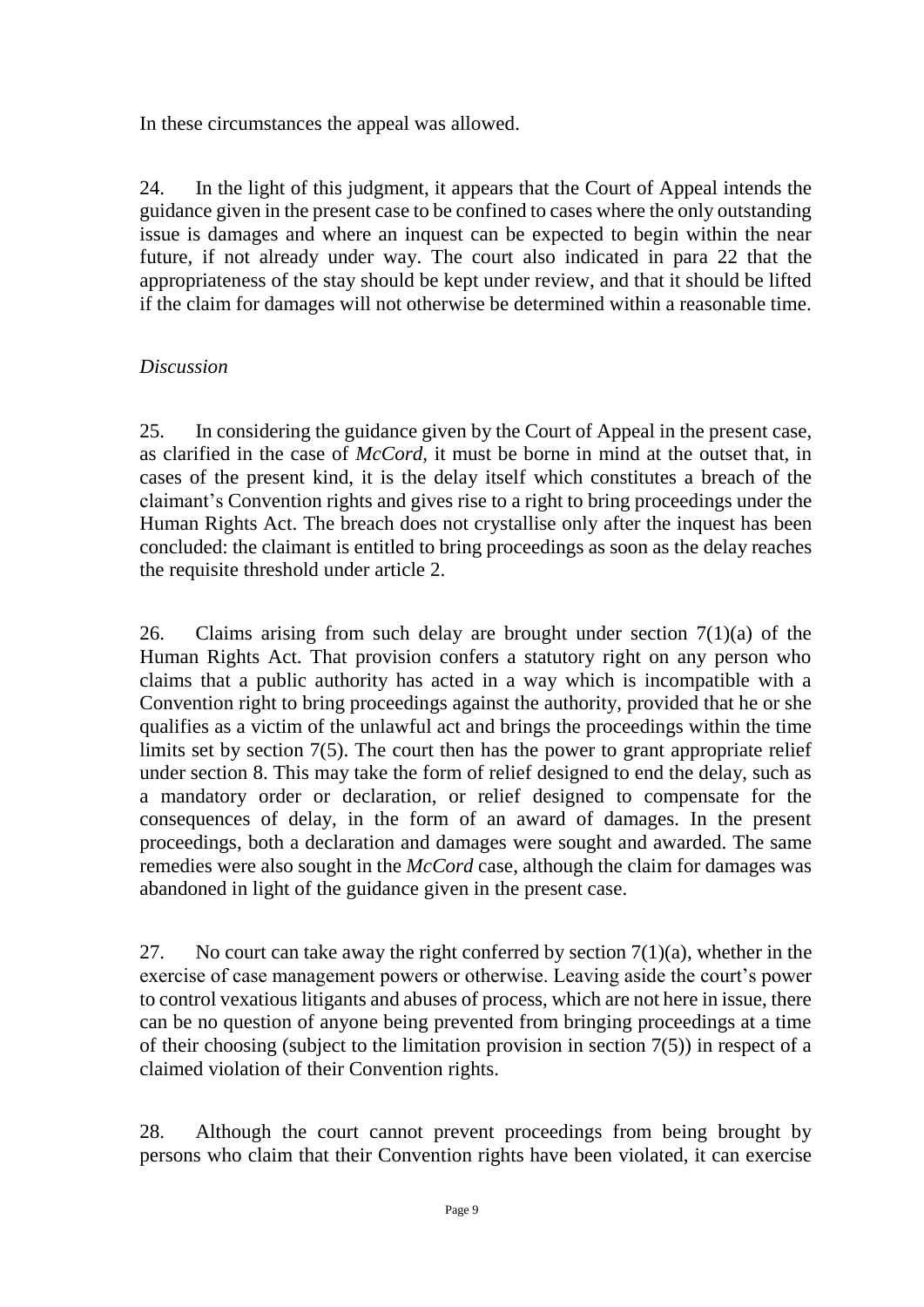powers of case management in relation to those proceedings. Such powers can include ordering a stay of proceedings in appropriate circumstances. In that regard, however, three important aspects of Convention rights must be borne in mind.

## *1. Rights that are practical and effective*

29. First, the European Court has emphasised many times that Convention rights must be applied in a way which renders them practical and effective, not theoretical and illusory: see, for example, *Airey v Ireland* (1979) 2 EHRR 305, para 24. The effectiveness of the right under article 2 to have an investigation into a death begin promptly and proceed with reasonable expedition could be gravely weakened if there were a general practice of staying proceedings seeking to secure the prompt holding of an inquest, typically by obtaining a mandatory order or a declaration. Although compensation might be payable at a later stage, the primary object of the Convention, and of the Human Rights Act, is to secure compliance with the Convention so far as possible, rather than to tolerate violations so long as compensation is eventually paid.

30. On the other hand, a practice of staying the assessment of damages (as distinct from the consideration of remedies designed to end the delay) until the entirety of the delay can be considered is less likely to undermine the effectiveness of the right, since that is less likely to depend on the point in time at which damages are assessed and awarded. Nevertheless, it remains necessary to consider whether that might be the consequence of a stay in the individual case before the court.

## *2. Determination within a reasonable time*

31. Secondly, since the right conferred by section 7(1)(a) of the Human Rights Act is a civil right within the meaning of article 6 of the Convention, a claimant is entitled under that article to have his claim determined within a reasonable time. That right under article 6 is distinct from the article 2 right on which the proceedings are based. A breach of the article 6 right is itself actionable under section 7(1)(a).

32. The staying of proceedings will be unlawful if it results in a breach of the "reasonable time" guarantee in article 6. That would be a real possibility in some cases, if stays until after the completion of an inquest were ordered as a general rule. In the *McCord* case, the Court of Appeal observed that it was impossible to estimate how many years it might take before the inquest might proceed. In the proceedings brought by Hugh Jordan successfully challenging the verdict of the second inquest, the Lord Chief Justice remarked that "if the existing legacy inquests are to be brought to a conclusion under the present system someone could easily be hearing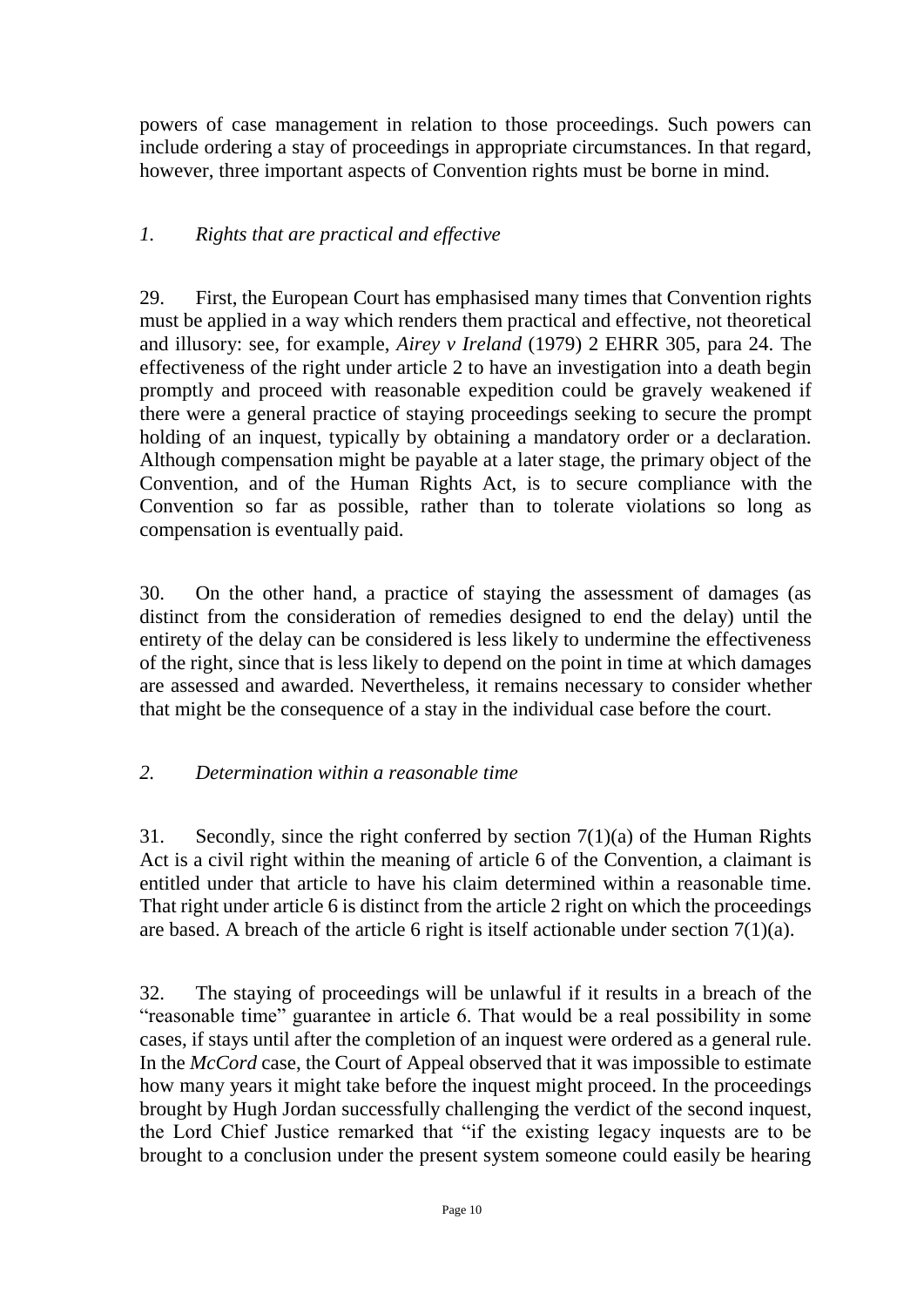some of these cases in 2040": [2014] NICA 76, para 122. The state of affairs described in Sir Paul Girvan's recent judgment *In re Hughes' application for Judicial Review* is consistent with that assessment. Plainly, a stay of that duration, or anything like it, would constitute a breach of article 6.

### *3. The proportionality of a restriction on access to the courts*

33. Thirdly, since a stay of proceedings prevents a claim from being pursued so long as it remains in place, it engages another aspect of article 6 of the Convention, namely the guarantee of an effective right of access to a court: see, for example, *Woodhouse v Consignia plc* [2002] EWCA Civ 275; [2002] 1 WLR 2558. It must therefore pursue a legitimate aim, and there must be a reasonable relationship of proportionality between the means employed and the aim sought to be achieved: see *Tinnelly & Sons Ltd v United Kingdom* (1998) 27 EHRR 249, para 72. It follows that even in a case where a stay would not render the article 2 right ineffective or breach the "reasonable time" guarantee in article 6, it is nevertheless necessary to consider whether it would be a proportionate restriction of the right of access to a court. As will be explained, that exercise requires consideration of the circumstances of the individual case before the court.

34. So far as legitimate aims are concerned, the Court of Appeal mentioned two objectives: that a proliferation of litigation should be avoided, and that the court should be aware of all relevant circumstances when determining claims. Both of those aims are clearly legitimate. The court's concern about a potential proliferation of litigation was based, as it explained, on uncertainty in the legal profession about the answers to certain questions affecting the limitation of claims: whether a separate violation of the article 2 right to a prompt investigation, for which a separate claim arises, occurs on every occasion when a public authority is responsible for some measure of unjustified delay; and if so, whether such claims become time-barred under section 7(5)(a), subject to the court's exercise of its discretion under section 7(5)(b), 12 months after each claim arises. How those questions should be answered has seemingly yet to be considered. If a suitable case were brought before the court for determination, that uncertainty could be resolved one way or the other. Until that occurs, however, the court's concern that uncertainty may result in a proliferation of litigation is reasonable and constitutes an important consideration on one side of the scales.

35. In relation to the other legitimate aim, namely that the court should be aware of all relevant circumstances, the point made by the Court of Appeal was that it is only after an inquest has been completed that it is possible to determine whether adequate redress for delay requires an award of damages, and if so against which public authority and in which amount. Whether that is so depends on how damages are assessed. Hitherto, assessment has not depended on factors which can only be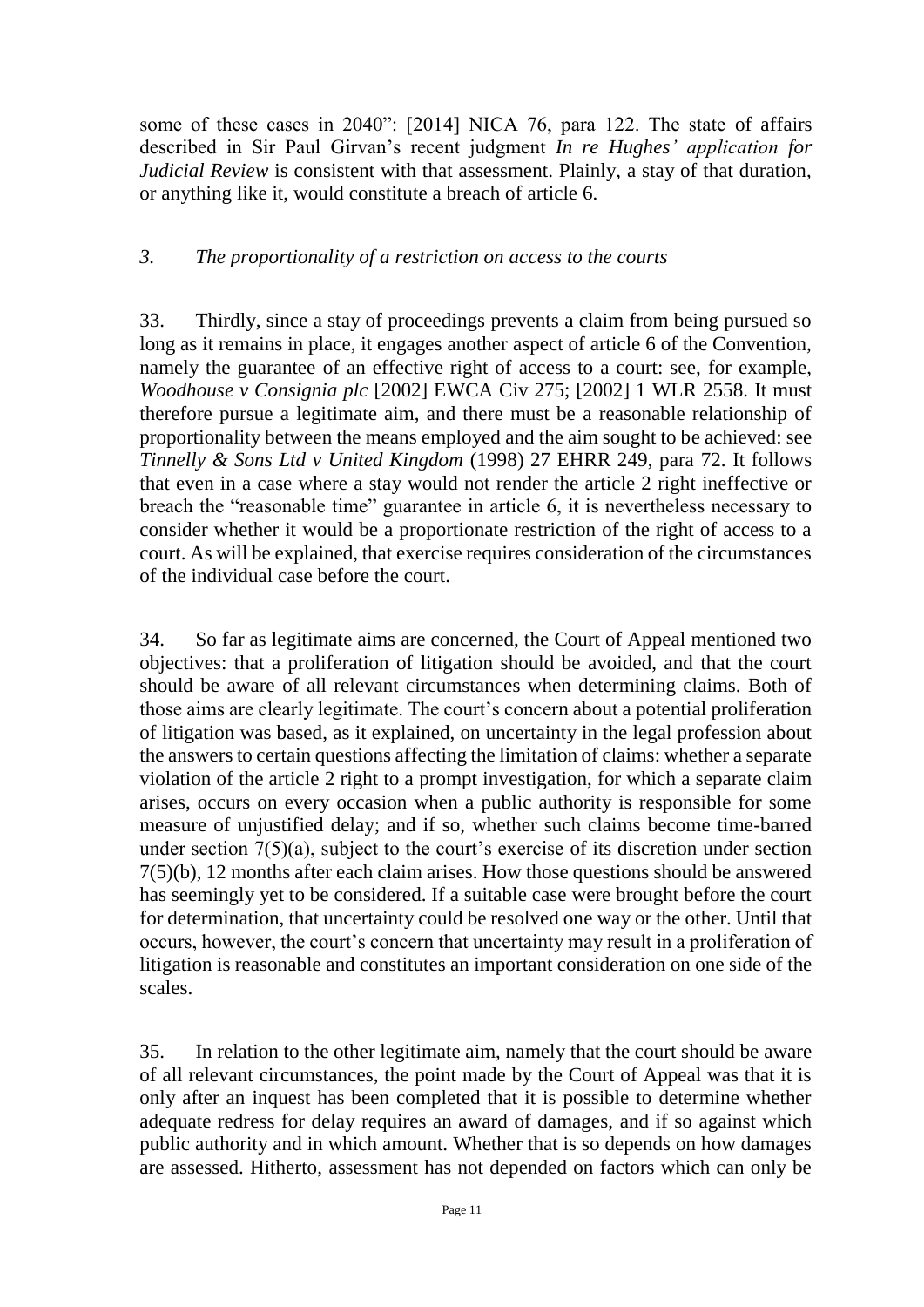considered after an inquest. The possibility of assessing damages on a broadly conventional basis prior to the conclusion of an inquest is demonstrated by several judgments of the European Court in cases emanating from Northern Ireland, including its judgment in the *Jordan* case.

36. That is not to say, however, that there may not be good practical reasons for staying the proceedings, where the question arises of whether it is appropriate to award damages, and if so in what amount. Particularly in a situation where the court may have to decide claims against different public bodies in respect of the same or different periods of delay, deferring consideration of these issues until after the conclusion of an inquest may enable the court to consider all relevant periods of delay, and responsibility for them, at one and the same time. It is therefore another means of reducing the risk of an undue burden being placed on the courts by a proliferation of claims for damages (and potentially for contribution, depending on how the concept of joint and several liability applies in this context: another question which seemingly has yet to be considered). As indicated earlier, this is a relevant and significant factor to be weighed in the balance.

37. Whether a stay is proportionate depends on an assessment of the weight of the competing interests at stake in the circumstances of the particular case. The cogency of the arguments in favour of a stay will depend on the degree of risk that the proceedings may otherwise result in a proliferation of litigation, if that is the legitimate aim pursued. On the other side of the scales, the importance to the claimant of obtaining monetary redress for the violation of his or her Convention rights without avoidable delay has to be considered. In most cases the claimant is likely to be the widow, parent or child of the deceased, and may suffer anguish as decades pass without any adequate inquiry into the circumstances of the death, particularly where there are allegations of state involvement in the death (as in the present case), and of collusion and cover-up. The imposition of delay in the determination of their claim for damages may cause additional distress. There may be other factors in individual cases which make the expeditious determination of the claim particularly important. The present case, for example, illustrates the importance of expedition where proceedings are brought by claimants who are elderly or infirm. In striking an appropriate balance between the different interests at stake, the length of any stay will be of considerable importance.

38. There is no doubt that there may be cases in which it is proportionate to impose a stay on a claim for damages in a legacy case, weighing the relevant factors for and against it. There is equally no doubt that there may be cases in which, weighing those factors, a stay is not proportionate. Since the relevant factors can differ in nature and weight from one case to another, it follows that courts should carry out the necessary balancing exercise in the individual case. A virtually automatic rule requiring all such claims to be stayed until after the inquest, regardless of their individual circumstances, would not comply with that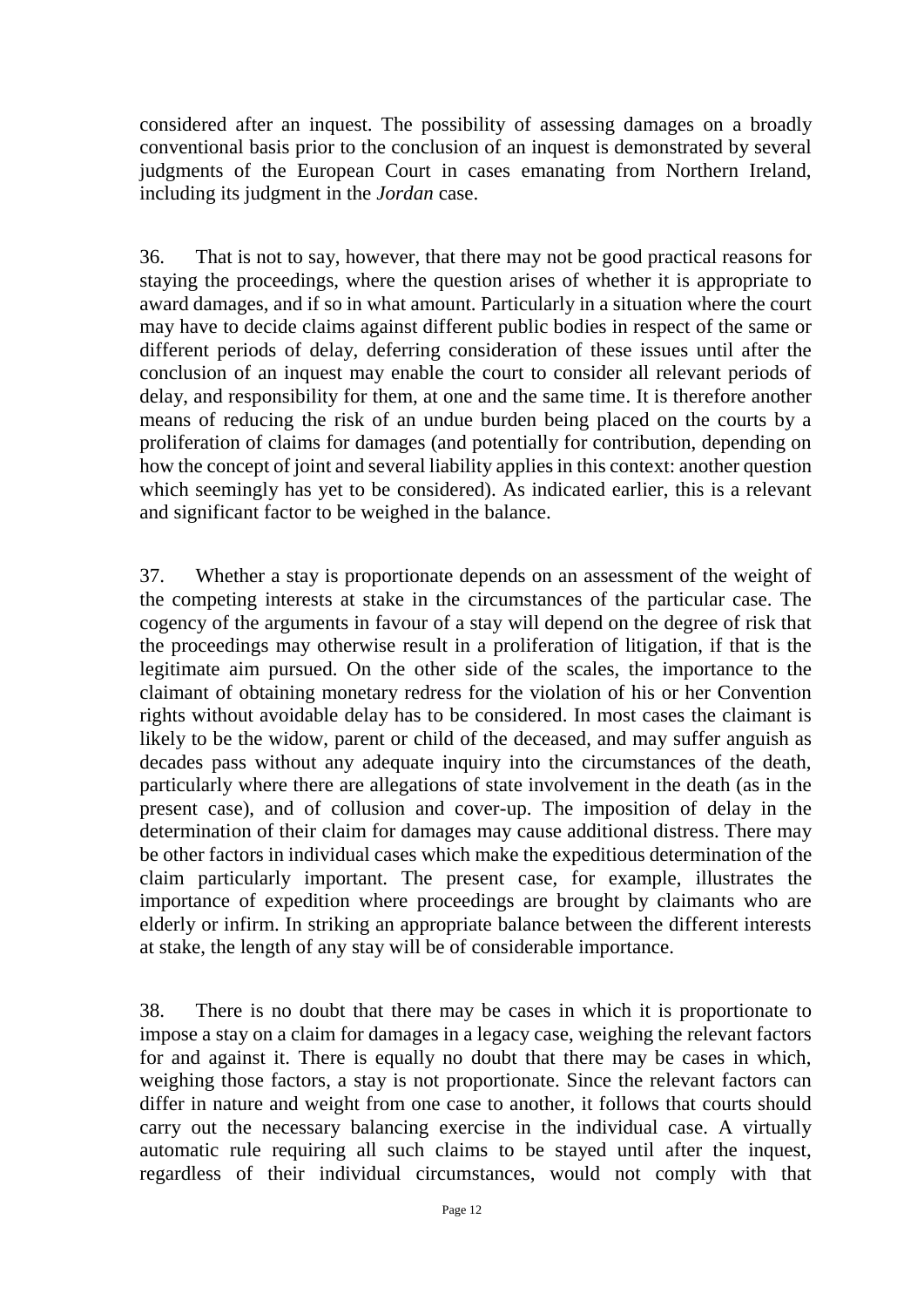requirement, and in addition, as previously explained, would result in breaches of the reasonable time requirement of article 6.

## *The present case*

39. The guidance which the Court of Appeal was understood to have given in paras 21-23 of its judgment in the present case was not consistent with the foregoing principles. On its face, it involved no assessment of proportionality or consideration of individual circumstances. It was also liable to render the article 2 procedural right ineffective, and to result in breaches of the reasonable time guarantee. The clarification provided in the case of *McCord* has, however, considerably narrowed the apparent scope of that guidance, so as to confine it to cases where the only outstanding issue is damages and where an inquest can be expected to begin within the near future, if not already under way. The court also indicated that the appropriateness of the stay should be kept under review, and that it should be lifted if the claim for damages will not otherwise be determined within a reasonable time. Guidance to that effect is generally consistent with the principles discussed above, although it remains necessary to allow for the possibility of exceptions in individual cases.

40. The foregoing discussion has concerned the general guidance given by the Court of Appeal in the present case, and the reconsideration of that guidance in the case of *McCord*. So far as the present proceedings are concerned, the decision which is challenged was to stay the claim for damages until the inquest had been concluded. It has not been argued that the effect of that decision was to render the claimant's article 2 right theoretical or illusory, or that there was a breach of the reasonable time requirement imposed by article 6. On the other hand, it does not appear from the judgment of the Court of Appeal that it carried out any assessment of the proportionality of the stay which it ordered. It is uncertain whether the court would have ordered the stay if such an assessment had been conducted, particularly if Mr Jordan's ill health had been drawn to its attention.

## *Conclusion*

41. It is impossible not to feel considerable sympathy for the serious practical difficulties which the courts in Northern Ireland face in dealing with legacy cases, and which prompted the guidance which was given in the present case and clarified in the case of *McCord*. As has been explained, the guidance as originally given was defective on its face, and the appellant was entirely justified in bringing this appeal in order to challenge it. The Court of Appeal has, however, recognised that the terms in which it expressed itself have caused difficulty, and it has resolved the problem in its *McCord* judgment, to which I would only add that it remains necessary to